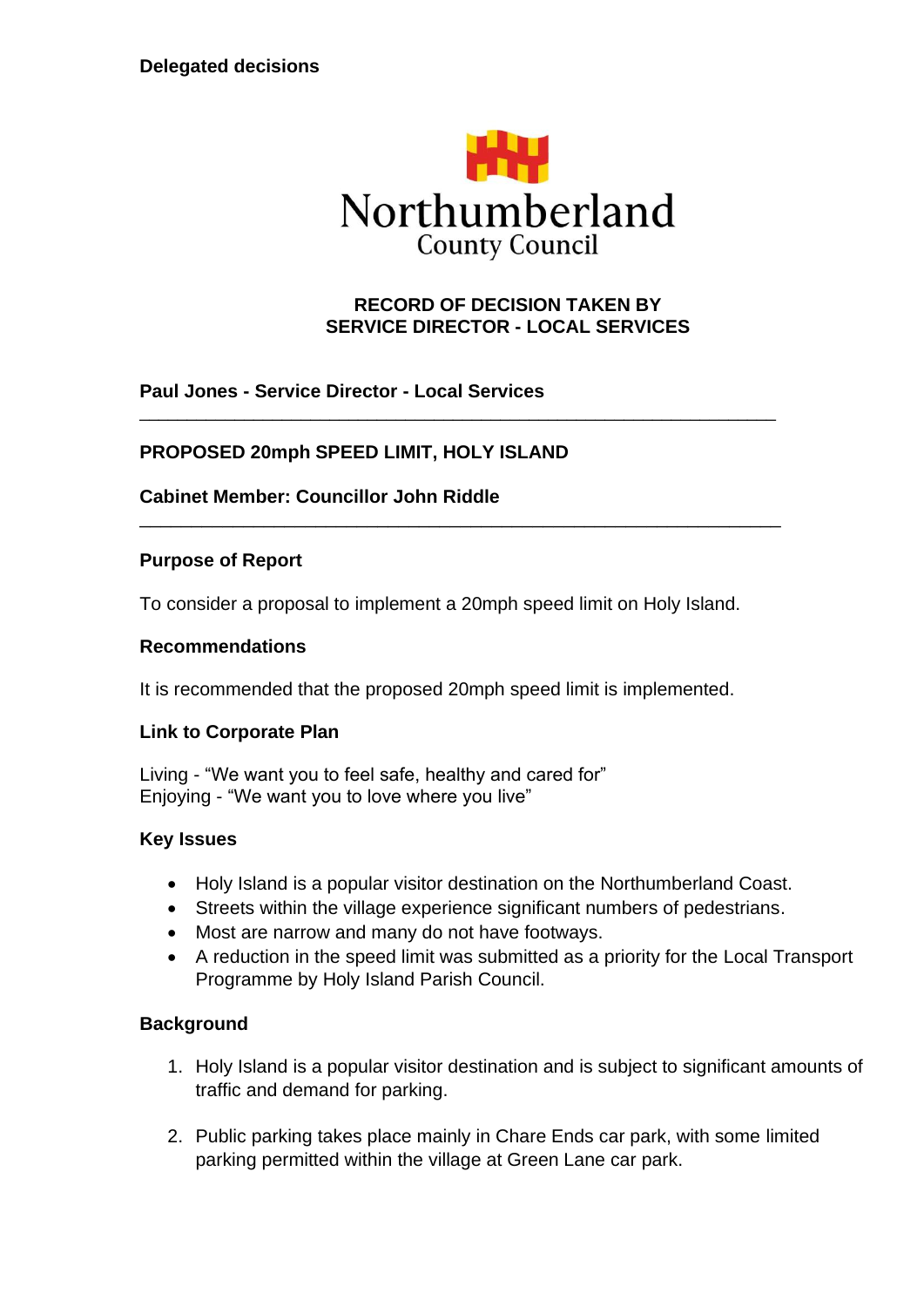- 3. Public traffic is not permitted in the village, however, in addition to residents, those who have a genuine reason to access a property, including renting holiday homes, are permitted to take vehicles beyond the public parking areas.
- 4. The majority of the streets within the village are narrow, and many do not have footways. Pedestrians and vehicles therefore share the available road space. During the summer months, significant numbers of pedestrians are present.
- 5. Holy Island Parish Council submitted the lowering of the speed limit from 30mph to 20mph as a priority for the Local Transport Programme, in order to improve pedestrian safety and emphasise to motorists that they are entering a low-speed, pedestrian friendly environment.

### **Speed Limit Guidance**

- 6. Guidance on speed limits is set out by the Department for Transport in "Setting Local Speed Limits" (Circular 01/2013). The guidance states that one of the 'Priorities for Action' is "*the introduction of more 20mph limits and zones, over time, in urban areas and built up village streets that are primarily residential, to ensure greater safety for pedestrians and cyclists..."* (para.12).
- 7. Based on evidence that shows a positive effect on road safety, the guidance also states that Traffic Authorities are able to introduce 20mph limits or zones on "*residential streets in ...villages, particularly where the streets are being used by people on foot and on bicycles, there is community support and the characteristics of the street are suitable."* (para. 84).
- 8. 20mph speed limits should generally be self-enforcing, i.e. the existing characteristics of the road should lead to average traffic speeds that comply with the limit. This can mean that traffic calming measures are required in order to achieve compliance.
- 9. Signed only 20mph speed limits, i.e. those without additional traffic calming features, are most appropriate on roads where average speeds are already low. If the average speed is at or below 24mph, a signed-only speed limit is likely to lead to general compliance.

|                   | <b>Average Speed</b> |            |
|-------------------|----------------------|------------|
|                   | Northbound           | Southbound |
| <b>Chare Ends</b> | $21$ mph             | $21$ mph   |
| Sandham Lane      | 14mph                | 13mph      |

- 10. Two speed surveys were carried out during August 2021 in Chare Ends and Sandham Lane. The results showed that the average speeds were:
- 11.Holy Island village is made up of narrow, mainly residential streets subject to relatively high pedestrian activity. These characteristics, together with recorded average speeds below 24mph, suggest that a 20mph speed limit would generally be complied with and is therefore considered appropriate.

### **Consultation**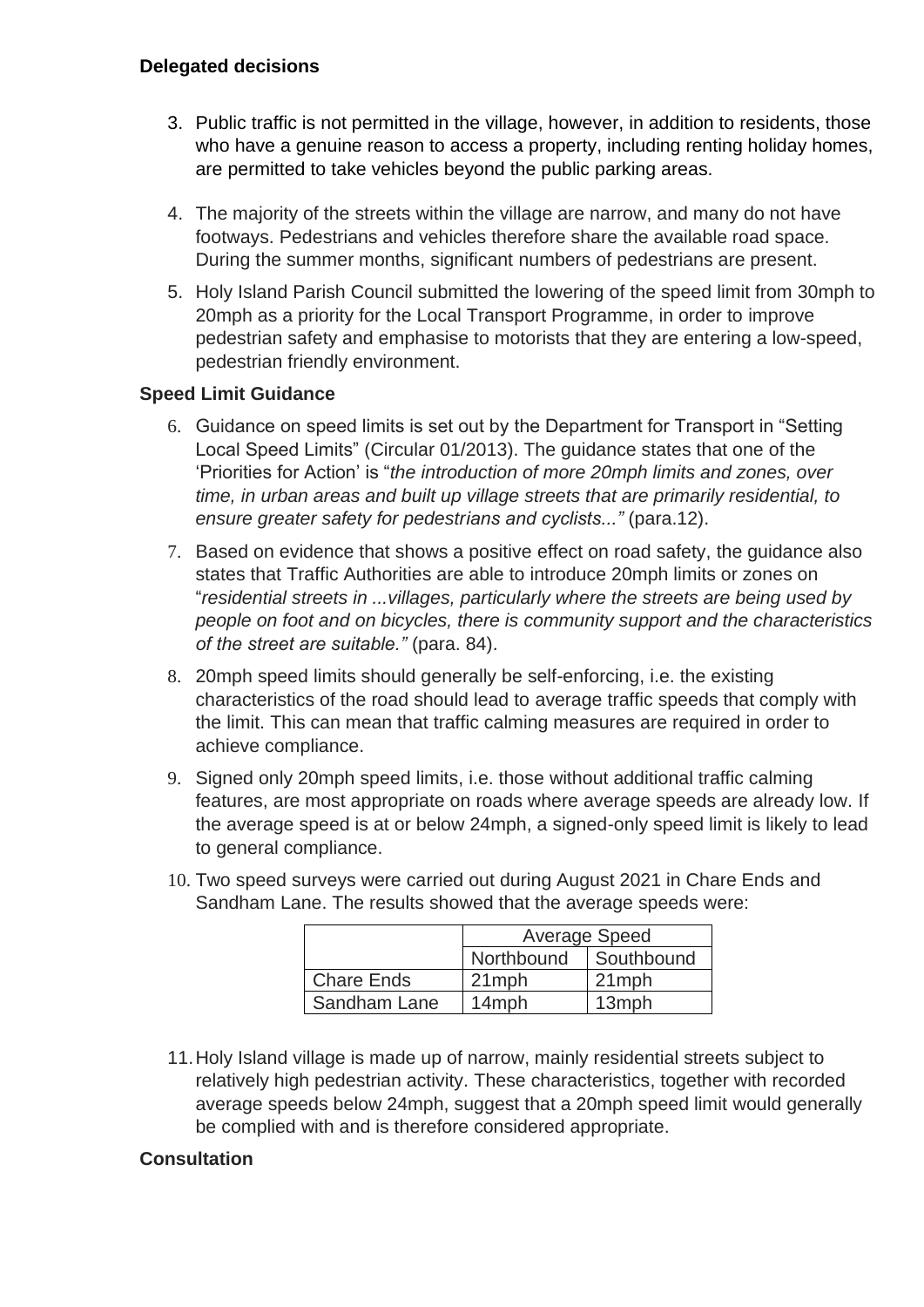- 12. Statutory consultees were consulted on a proposal to provide a 20mph speed limit, in place of the existing 30mph limit, with an entry 'buffer' of a 30mph speed limit extending to the causeway. A copy of the consultation plan is shown in Appendix A.
- 13. Only two responses were received, both in favour of the proposal.

### **Environmental Considerations**

- 14.Holy Island is located within the Northumberland Coast Area of Outstanding Natural Beauty (AONB) and the village is a Conservation Area. As such, the County Council has a duty to protect the appearance of the area, including limiting traffic signs and avoiding signage 'clutter'.
- 15. The Northumberland Coast AONB Team has raised concerns over the impact of any additional signs and road markings that would result from the implementation of the reduced speed limit.
- 16. 20mph speed limits are signed with terminal signs and at least one repeater sign. The start of the proposed 20mph speed limit replaces the start of the existing 30mph speed limit, so there are no additional terminal signs and only two sets of repeaters are proposed within the village. These will be mounted on lighting columns, so no additional posts are required. The repeaters are proposed on Green Lane, due to the additional traffic that accesses the car park there, and on Marygate, to remind traffic entering or leaving the village on the minor road to Lindisfarne Castle of the speed limit. No road markings will be provided.
- 17. The proposed 30mph 'buffer zone' in advance of the 20mph speed limit does, however, mean that an additional set of terminal signs will be required. These signs will have a negative impact on the appearance of this part of the island.
- 18. Buffer zones are normally provided in advance of 20mph speed limits on through roads as a way of 'stepping down' speeds, so that vehicles do not have to quickly decelerate from high speeds of up to 60mph down to 20mph. However, this is not a requirement and is at the discretion of the County Council.
- 19. Given that the road into Holy Island village is not a 'through route', the majority of traffic enters the public car park and the existing low traffic speeds (average 21mph), it is considered that the proposed 30mph buffer zone can be omitted and thus remove the requirement for additional terminal signs in a sensitive location.
- 20. The revised proposal with the minimum amount of additional signage is shown in Appendix B.

### **Recommendation**

- 21.As discussed above, the following factors mean that a 20mph speed limit is appropriate in Holy Island village:
	- The proposal is in accordance with Government guidance on speed limits.
	- The existing recorded speeds are low enough to make the limit selfenforcing and ensure general compliance.
	- The village streets are subject to significant pedestrian movements.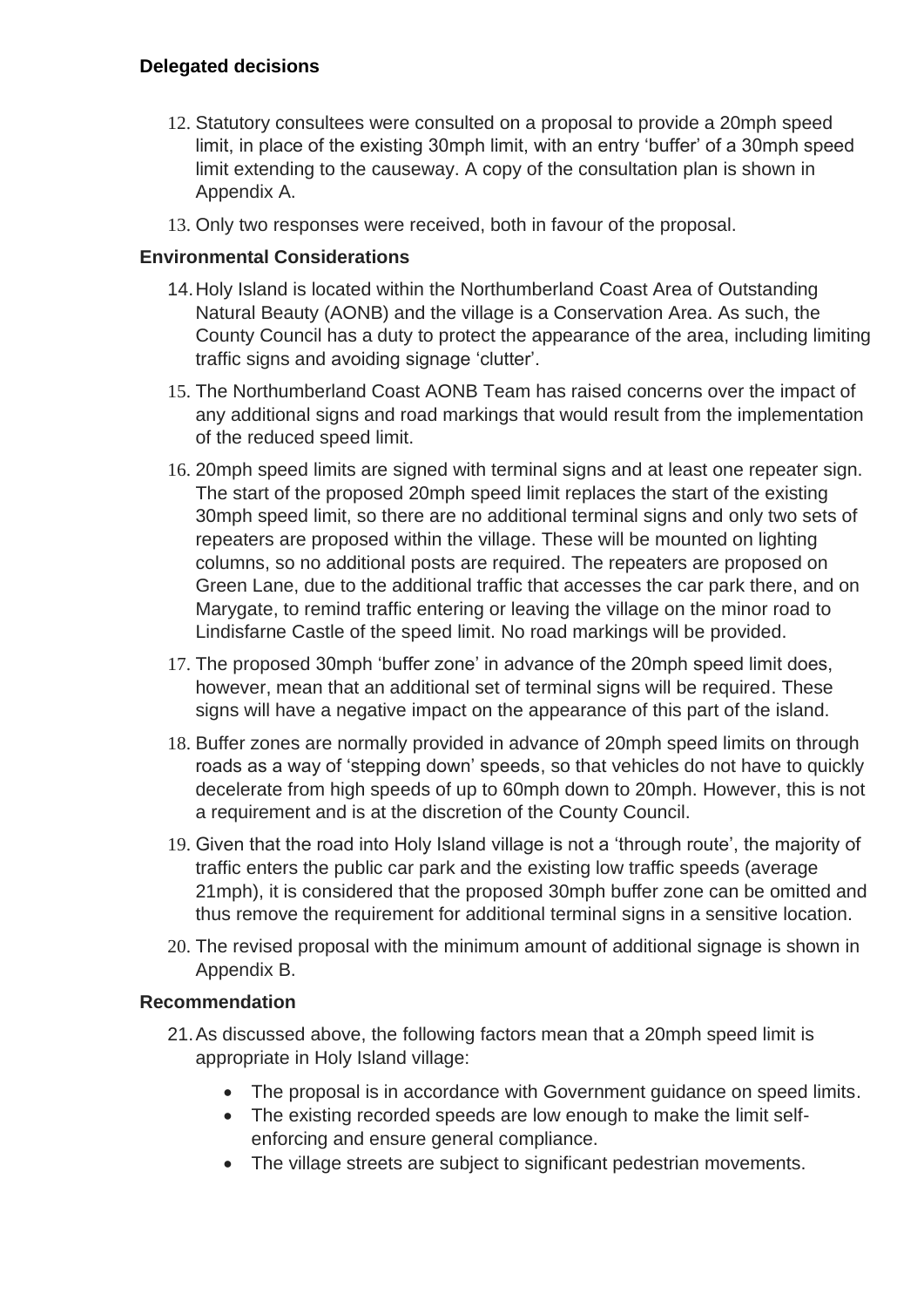- The scheme can be implemented with a minimum amount of additional signage and thus have a low impact on the local environment.
- Consultation was in favour, and the scheme is a priority for Holy Island Parish Council.
- 22. It is therefore recommended that the proposed 20mph speed limit is implemented.

### **Implications Arising out of the Report**

| <b>Policy</b>                            | None                                                       |  |  |
|------------------------------------------|------------------------------------------------------------|--|--|
| <b>Finance and</b><br>value for<br>money | The scheme will be funded from the LTP Programme.          |  |  |
| Legal                                    | Motorists will be required to comply with the speed limit. |  |  |
| <b>Procurement</b>                       | <b>None</b>                                                |  |  |
| <b>Human</b><br><b>Resources</b>         | None                                                       |  |  |
| <b>Property</b>                          | <b>None</b>                                                |  |  |
| <b>Equalities</b>                        | <b>None</b>                                                |  |  |
| (Impact<br>Assessment<br>attached)       |                                                            |  |  |
| Yes $\Box$<br>No $\square$<br>N/A        |                                                            |  |  |
| <b>Risk</b><br><b>Assessment</b>         | <b>None</b>                                                |  |  |
| <b>Crime</b><br>&<br><b>Disorder</b>     | None                                                       |  |  |
| <b>Customer</b><br><b>Consideration</b>  | Statutory consultees have been consulted.                  |  |  |
| Carbon<br>reduction                      | None                                                       |  |  |
| <b>Wards</b>                             | Northam & Islandshires                                     |  |  |

### **Background papers:**

**File ref:** HE213537D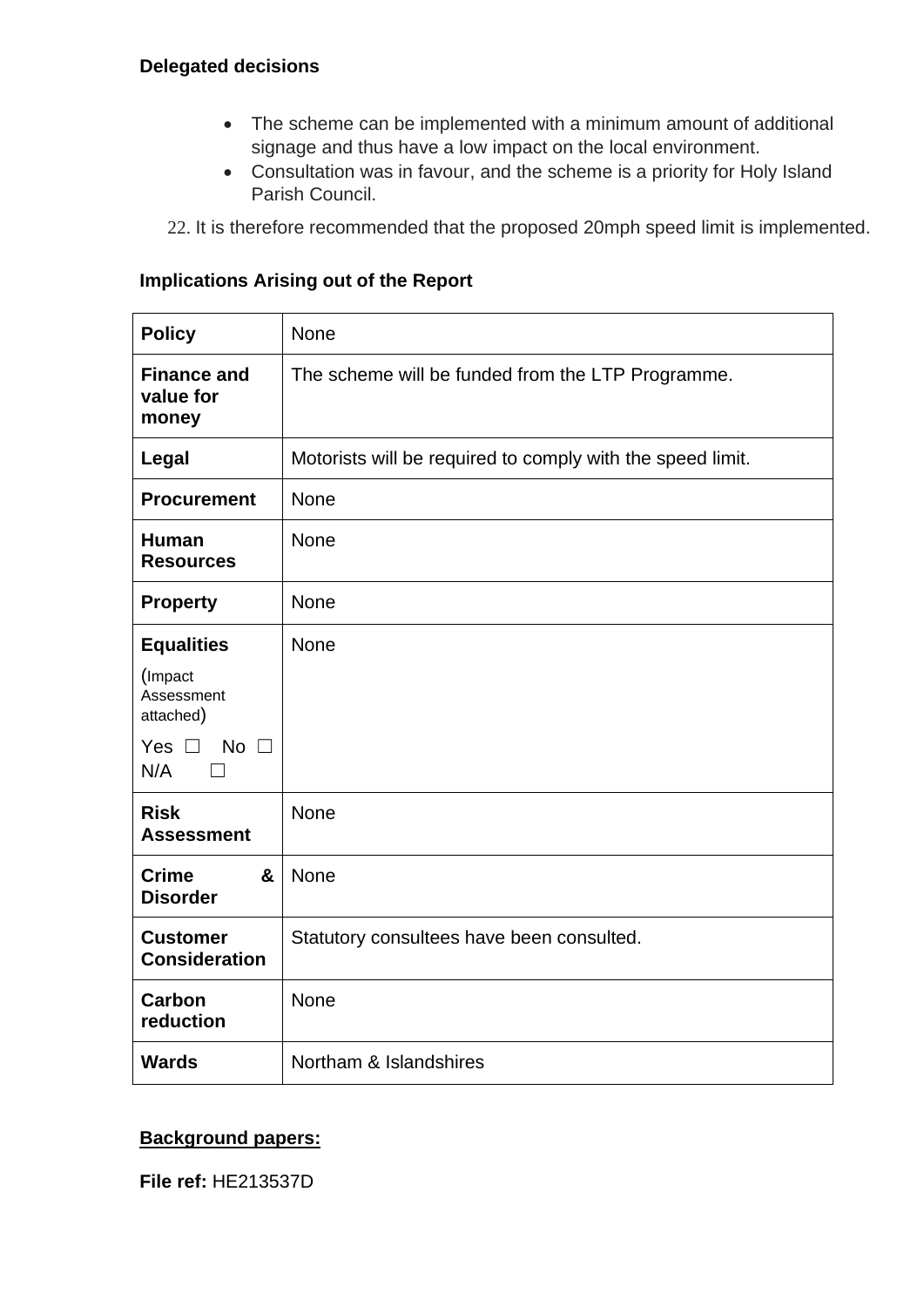"Setting Local Speed Limits" DfT circular 01/2013

## **Report sign off.**

#### *Authors must ensure that relevant officers and members have agreed the content of the report:*

|                                 | initials |
|---------------------------------|----------|
| <b>Finance Officer</b>          | n/a      |
| <b>Monitoring Officer/Legal</b> | n/a      |
| <b>Human Resources</b>          | n/a      |
| Procurement                     | n/a      |
| LT.                             | n/a      |
| <b>Director</b>                 | PJ       |
| Portfolio Holder(s)             | .IR      |

## **Author and Contact Details**

Report Author *Richard McKenzie – Senior Programmes Officer*

\_\_\_\_\_\_\_\_\_\_\_\_\_\_\_\_\_\_\_\_\_\_\_\_\_\_\_\_\_\_\_\_\_\_\_\_\_\_\_\_\_\_\_\_\_\_\_\_\_\_\_\_\_\_\_\_\_\_\_\_\_\_\_\_\_\_\_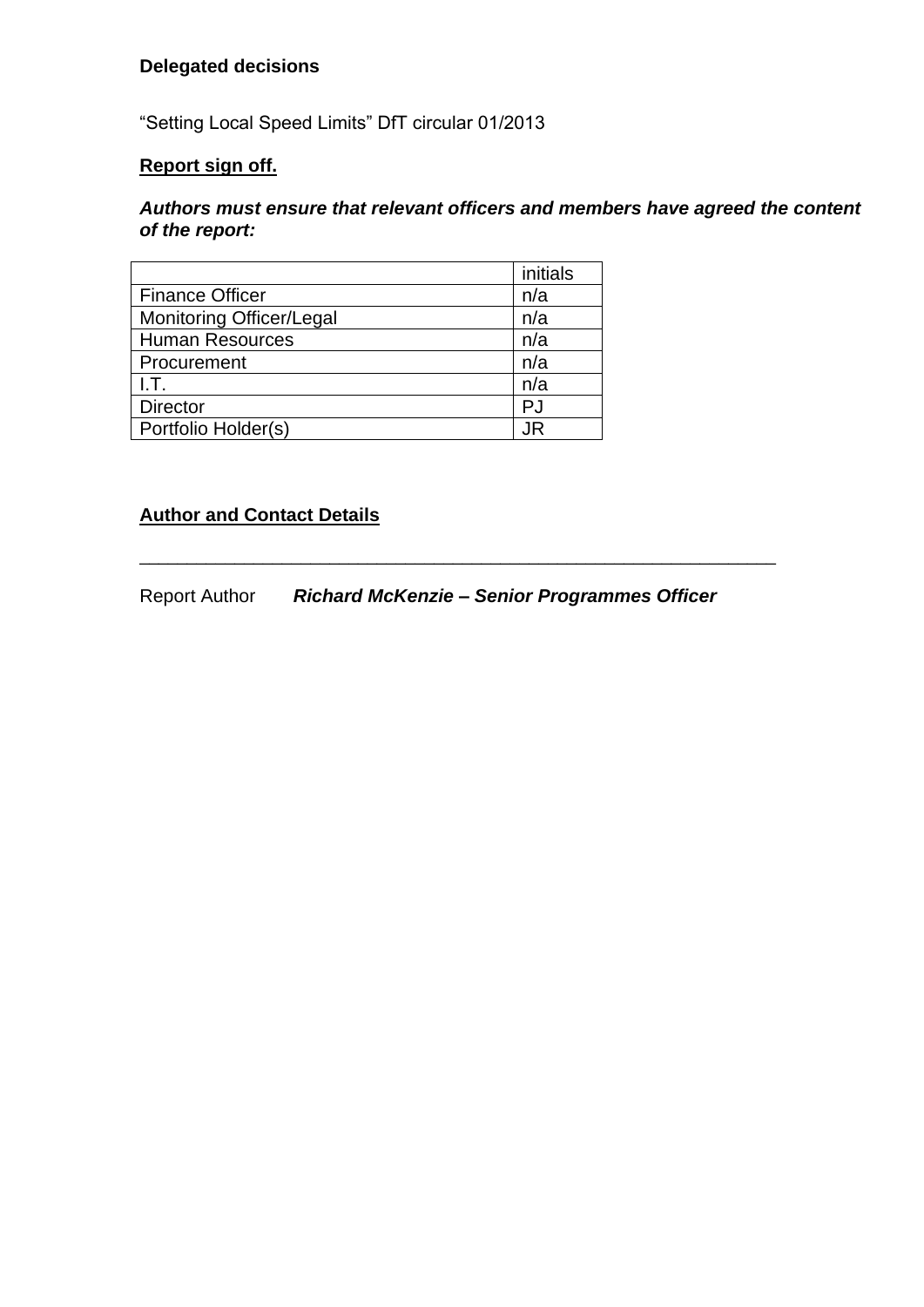

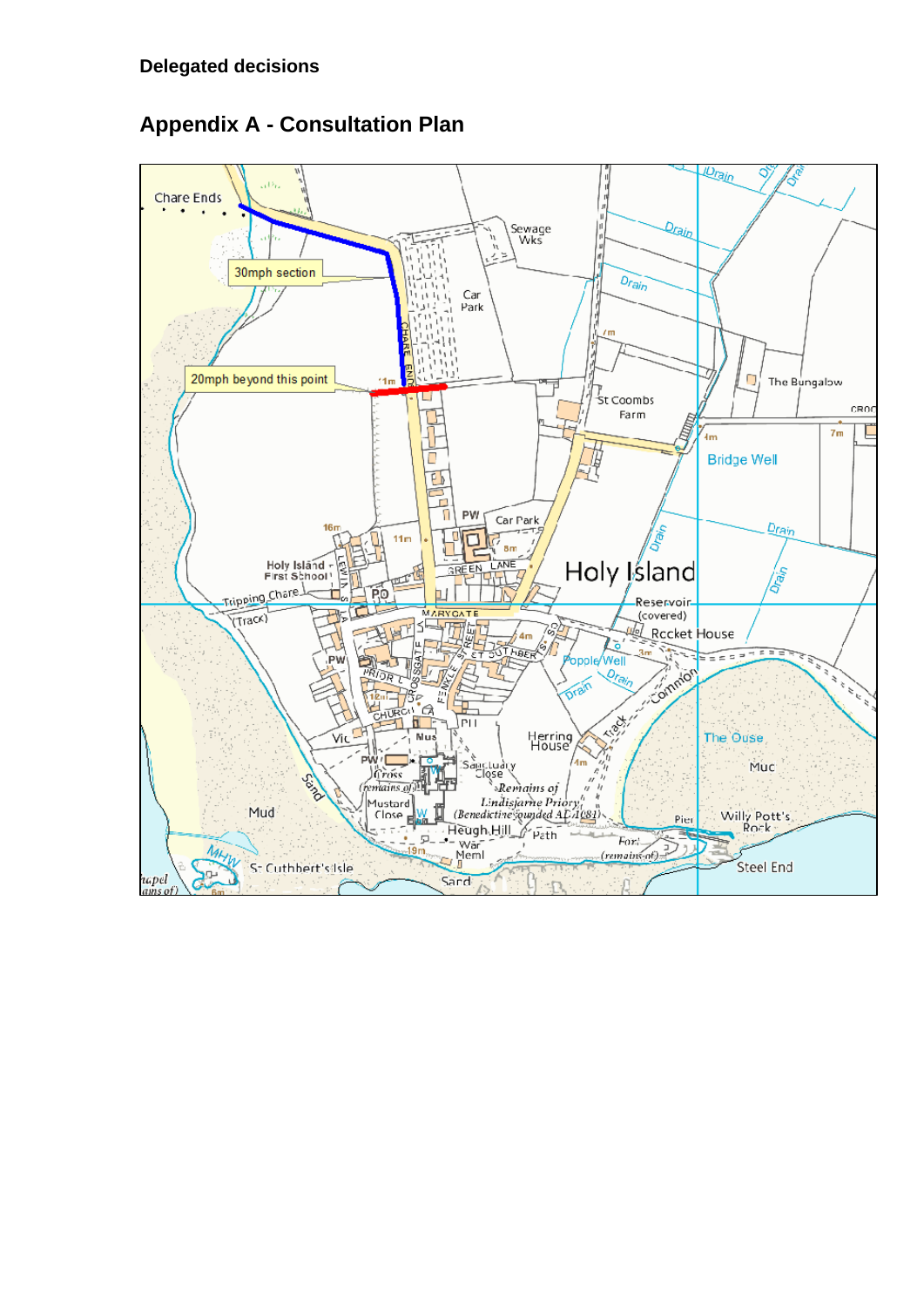# **Appendix B**

# **Proposed Scheme Layout**